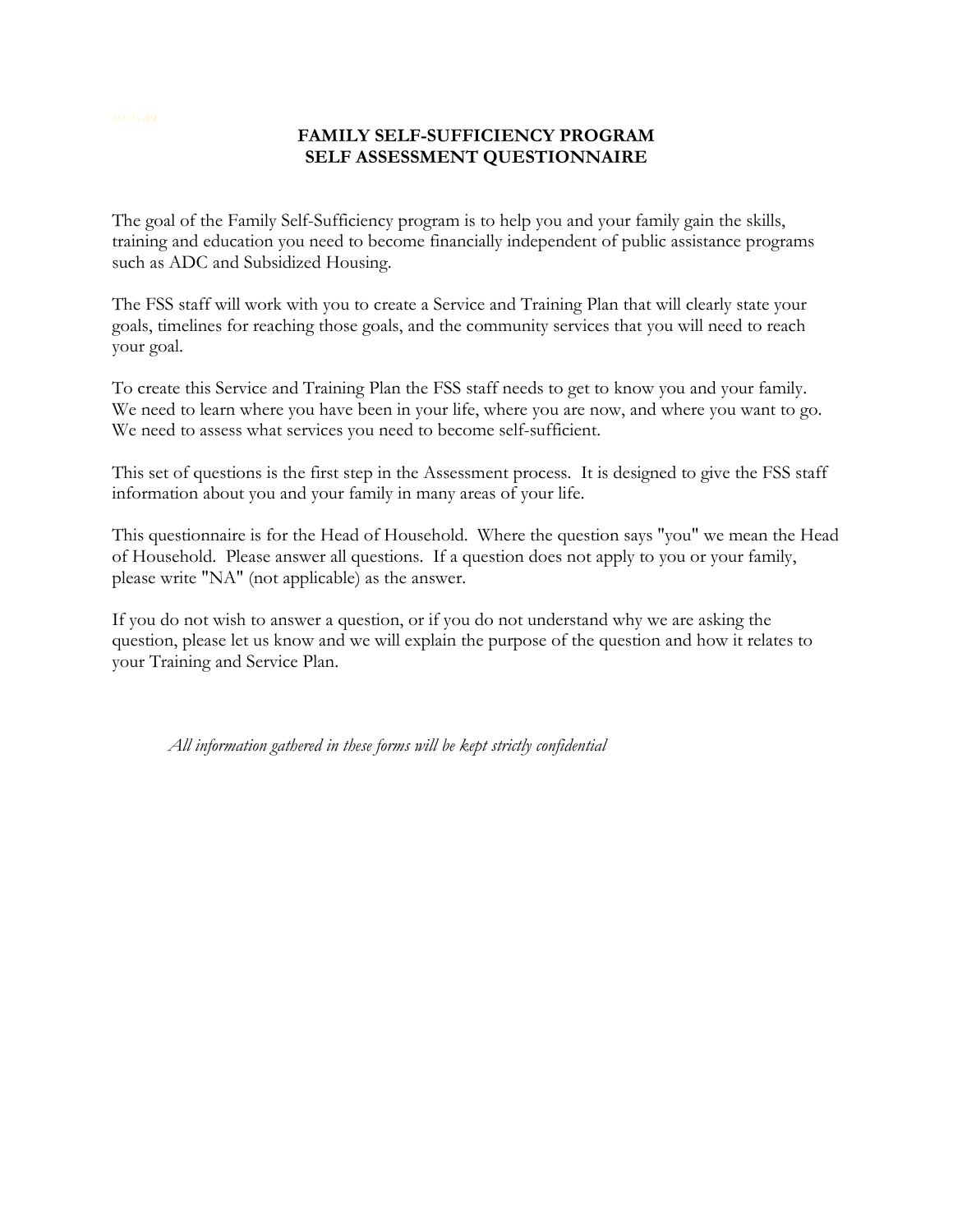| Please state your career goal: (I want to work as a):                                                                             |  |
|-----------------------------------------------------------------------------------------------------------------------------------|--|
|                                                                                                                                   |  |
|                                                                                                                                   |  |
|                                                                                                                                   |  |
|                                                                                                                                   |  |
|                                                                                                                                   |  |
|                                                                                                                                   |  |
| What do you need to do to reach your goal?                                                                                        |  |
|                                                                                                                                   |  |
|                                                                                                                                   |  |
|                                                                                                                                   |  |
|                                                                                                                                   |  |
|                                                                                                                                   |  |
| What obstacles or problems stand between you and your career goal? (such as education or training,<br>child care, transportation) |  |
|                                                                                                                                   |  |
|                                                                                                                                   |  |
|                                                                                                                                   |  |
|                                                                                                                                   |  |
|                                                                                                                                   |  |
| How can FSS Staff help you reach your goal?                                                                                       |  |
|                                                                                                                                   |  |
|                                                                                                                                   |  |
|                                                                                                                                   |  |
|                                                                                                                                   |  |
|                                                                                                                                   |  |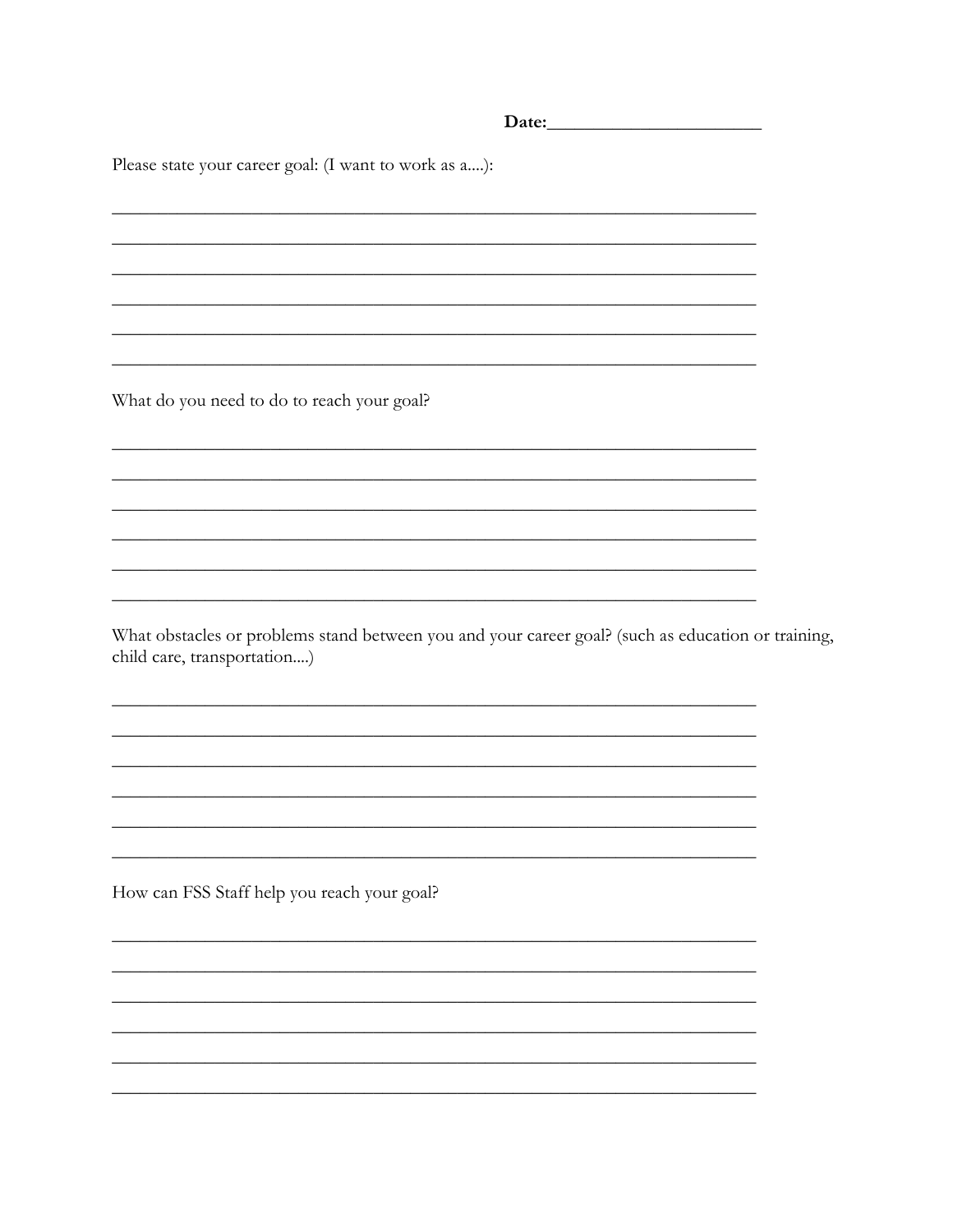Check the box that best describes you:

|                             | always    | usually | sometimes | rarely      |
|-----------------------------|-----------|---------|-----------|-------------|
| I can express my thoughts   |           |         |           |             |
| and feeling in words        |           |         |           |             |
| I can express my thoughts   |           |         |           |             |
| and feelings in writing     |           |         |           |             |
| I can understand and can    |           |         |           |             |
| follow spoken directions    |           |         |           |             |
| I understand and can follow |           |         |           |             |
| written directions          |           |         |           |             |
|                             |           |         |           | need        |
|                             | excellent | good    | fair      | improvement |
|                             |           |         |           |             |
| My oral communication       |           |         |           |             |
| skills are                  |           |         |           |             |
| My written communication    |           |         |           |             |
| skills are                  |           |         |           |             |
| My reading skills are       |           |         |           |             |
|                             |           |         |           |             |
| If Bi-lingual:              |           |         |           |             |

I am involved with a: (circle all that apply)

| support group   | school group     | church group        |
|-----------------|------------------|---------------------|
| athletic team   | music group      | volunteer work      |
| community group | child care group | neighborhood group  |
| art/craft group | sports club      | men's/women's group |
| others:         |                  |                     |

In the past six months I have attended:

| sports event  | school activity | music event      |
|---------------|-----------------|------------------|
| movie/theater | church activity | social gathering |
| others:       |                 |                  |

In the past six months our family has attended:

| sports event  | school activity | music event      |
|---------------|-----------------|------------------|
| movie/theater | church activity | social gathering |
| others:       |                 |                  |

Are you currently involved in a support group (s)?

List:\_\_\_\_\_\_\_\_\_\_\_\_\_\_\_\_\_\_\_\_\_\_\_\_\_\_\_\_\_\_\_\_\_\_\_\_\_\_\_\_\_\_\_\_\_\_\_\_\_\_\_\_\_\_\_\_\_\_\_\_\_

| weekly | monthly | once | no contact | other |  |
|--------|---------|------|------------|-------|--|
|--------|---------|------|------------|-------|--|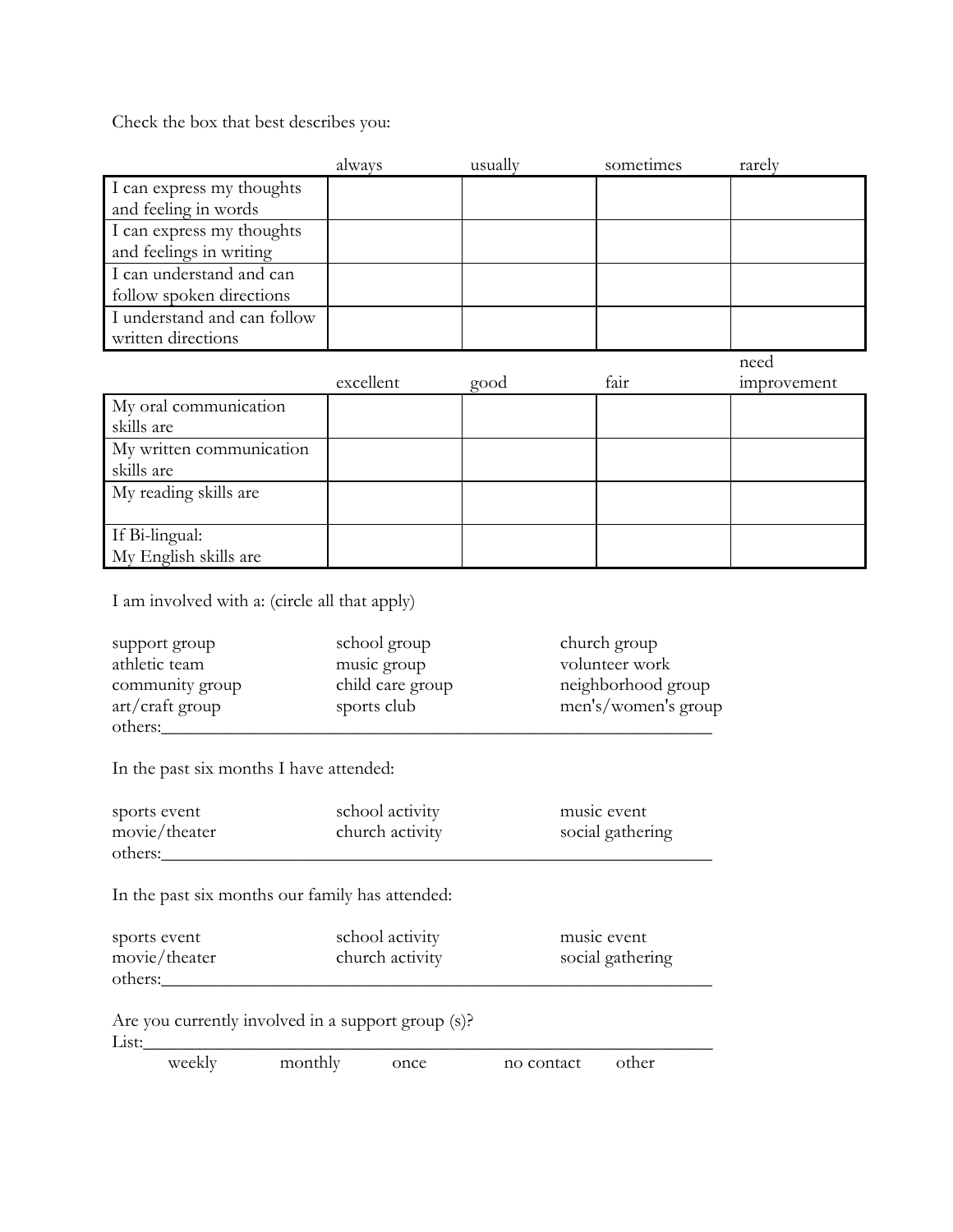| I have had contact with  |  |  |  |
|--------------------------|--|--|--|
| my parents and/or        |  |  |  |
| siblings in the past six |  |  |  |
| months                   |  |  |  |
| I have had contact with  |  |  |  |
| my spouse/partner's      |  |  |  |
| parents and or siblings  |  |  |  |
| in the past six months   |  |  |  |
| My children have had     |  |  |  |
| contact with my family   |  |  |  |
| in the past six months   |  |  |  |
| My children have had     |  |  |  |
| contact with their other |  |  |  |
| parent's family in the   |  |  |  |
| past six months          |  |  |  |

\_\_\_\_\_\_\_\_\_\_\_\_\_\_\_\_\_\_\_\_\_\_\_\_\_\_\_\_\_\_\_\_\_\_ \_\_\_\_\_\_\_\_\_\_\_\_\_\_\_\_\_\_\_\_\_\_\_\_\_\_\_\_\_\_\_\_\_ \_\_\_\_\_\_\_\_\_\_\_\_\_\_\_\_\_\_\_\_\_\_\_\_\_\_\_\_\_\_\_\_\_\_ \_\_\_\_\_\_\_\_\_\_\_\_\_\_\_\_\_\_\_\_\_\_\_\_\_\_\_\_\_\_\_\_\_

\_\_\_\_\_\_\_\_\_\_\_\_\_\_\_\_\_\_\_\_\_\_\_\_\_\_\_\_\_\_\_\_\_\_ \_\_\_\_\_\_\_\_\_\_\_\_\_\_\_\_\_\_\_\_\_\_\_\_\_\_\_\_\_\_\_\_\_ \_\_\_\_\_\_\_\_\_\_\_\_\_\_\_\_\_\_\_\_\_\_\_\_\_\_\_\_\_\_\_\_\_\_ \_\_\_\_\_\_\_\_\_\_\_\_\_\_\_\_\_\_\_\_\_\_\_\_\_\_\_\_\_\_\_\_\_

\_\_\_\_\_\_\_\_\_\_\_\_\_\_\_\_\_\_\_\_\_\_\_\_\_\_\_\_\_\_\_\_\_\_ \_\_\_\_\_\_\_\_\_\_\_\_\_\_\_\_\_\_\_\_\_\_\_\_\_\_\_\_\_\_\_\_\_

\_\_\_\_\_\_\_\_\_\_\_\_\_\_\_\_\_\_\_\_\_\_\_\_\_\_\_\_\_\_\_\_\_\_ \_\_\_\_\_\_\_\_\_\_\_\_\_\_\_\_\_\_\_\_\_\_\_\_\_\_\_\_\_\_\_\_\_

\_\_\_\_\_\_\_\_\_\_\_\_\_\_\_\_\_\_\_\_\_\_\_\_\_\_\_\_\_\_\_\_\_\_\_\_\_\_\_\_\_\_\_\_\_\_\_\_\_\_\_\_\_\_\_\_\_\_\_\_\_\_\_\_\_\_\_\_\_ \_\_\_\_\_\_\_\_\_\_\_\_\_\_\_\_\_\_\_\_\_\_\_\_\_\_\_\_\_\_\_\_\_\_\_\_\_\_\_\_\_\_\_\_\_\_\_\_\_\_\_\_\_\_\_\_\_\_\_\_\_\_\_\_\_\_\_\_\_

\_\_\_\_\_\_\_\_\_\_\_\_\_\_\_\_\_\_\_\_\_\_\_\_\_\_\_\_\_\_\_\_\_\_ \_\_\_\_\_\_\_\_\_\_\_\_\_\_\_\_\_\_\_\_\_\_\_\_\_\_\_\_\_\_\_\_\_

\_\_\_\_\_\_\_\_\_\_\_\_\_\_\_\_\_\_\_\_\_\_\_\_\_\_\_\_\_\_\_\_\_\_ \_\_\_\_\_\_\_\_\_\_\_\_\_\_\_\_\_\_\_\_\_\_\_\_\_\_\_\_\_\_\_\_\_

Please list ten (10) things you like about yourself or are proud of:

Please list ten (10) things that you do very well (skills that you excel at):

 $\frac{1}{2}$  ,  $\frac{1}{2}$  ,  $\frac{1}{2}$  ,  $\frac{1}{2}$  ,  $\frac{1}{2}$  ,  $\frac{1}{2}$  ,  $\frac{1}{2}$  ,  $\frac{1}{2}$  ,  $\frac{1}{2}$  ,  $\frac{1}{2}$  ,  $\frac{1}{2}$  ,  $\frac{1}{2}$  ,  $\frac{1}{2}$  ,  $\frac{1}{2}$  ,  $\frac{1}{2}$  ,  $\frac{1}{2}$  ,  $\frac{1}{2}$  ,  $\frac{1}{2}$  ,  $\frac{1$ 

\_\_\_\_\_\_\_\_\_\_\_\_\_\_\_\_\_\_\_\_\_\_\_\_\_\_\_\_\_\_\_\_\_\_ \_\_\_\_\_\_\_\_\_\_\_\_\_\_\_\_\_\_\_\_\_\_\_\_\_\_\_\_\_\_\_\_\_

Complete this sentence: My greatest strength is\_\_\_\_\_\_\_\_\_\_\_\_\_\_\_\_\_\_\_\_\_\_\_\_\_\_\_\_\_\_\_\_\_